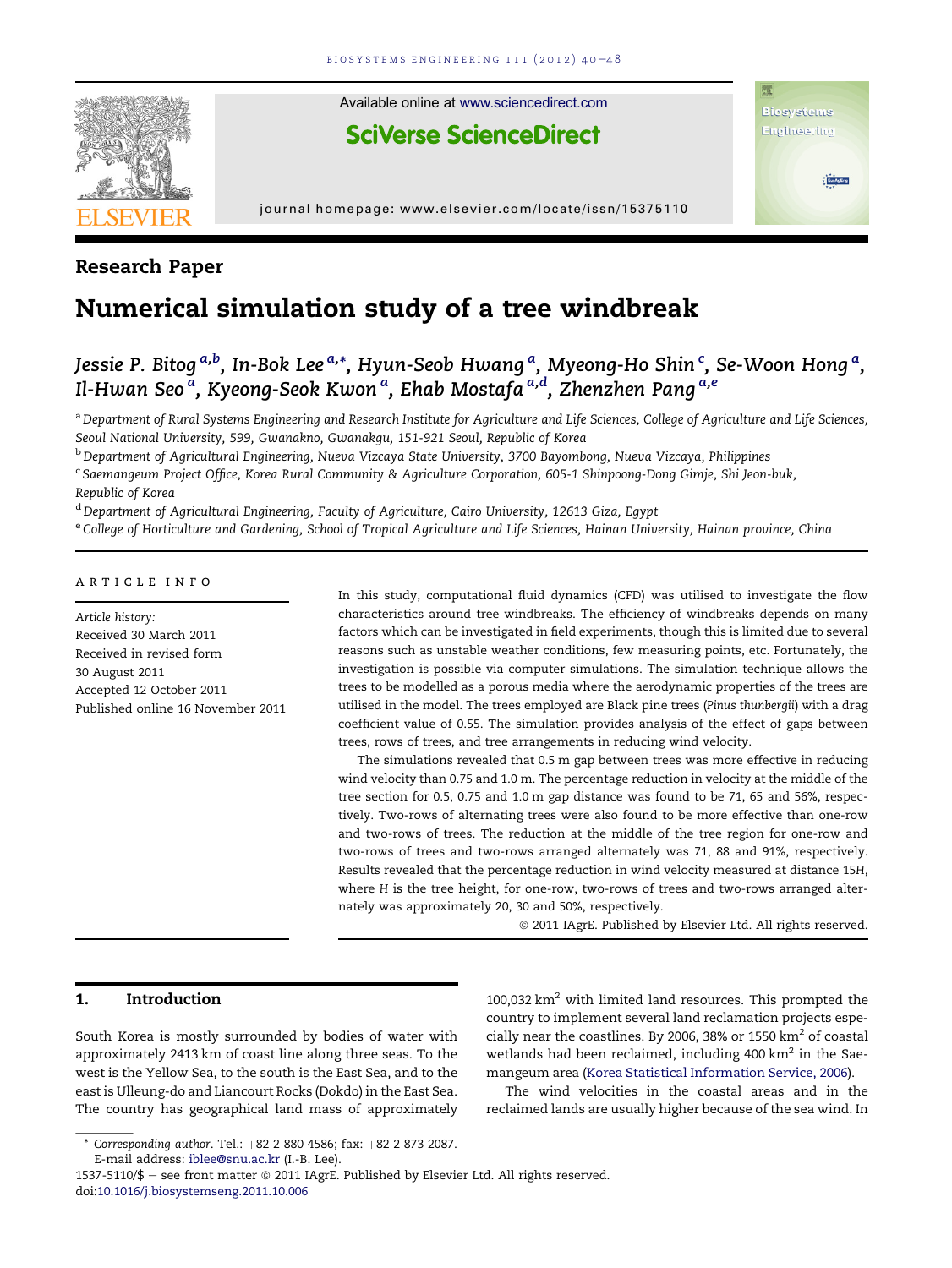| Nomenclature                                                                                                                                                                                                                                                                                                                | additional term<br>$\mathbb{R}$                                                                                                                                                                                                                                                                          |
|-----------------------------------------------------------------------------------------------------------------------------------------------------------------------------------------------------------------------------------------------------------------------------------------------------------------------------|----------------------------------------------------------------------------------------------------------------------------------------------------------------------------------------------------------------------------------------------------------------------------------------------------------|
| constant(1.42)<br>$C_{1s}$<br>constant (1.68)<br>$C_{2s}$<br>$tanh(v_1/v_2)$ , $v_1$ and $v_2$ are components of the flow<br>$C_{3s}$<br>velocities parallel and perpendicular, respectively<br>to the gravitational vector<br>empirical constant specified in the turbulence<br>$C_{\alpha}$<br>model (approximately 0.09) | $S_i$<br>source term.<br>time (s)<br>average wind velocity ( $m s^{-1}$ )<br>$V_{\text{avg}}$<br>velocity (m $s^{-1}$ )<br>υ<br>$\overline{v_i}$<br>respective mean velocity components (m $s^{-1}$ )<br>$\overline{v_i^1v_i^1}$<br>Reynolds stresses $(m^2 s^{-2})$<br>component of length (m)<br>$X_i$ |
| drag coefficient<br>$C_{\rm D}$                                                                                                                                                                                                                                                                                             | Greek symbols                                                                                                                                                                                                                                                                                            |
| generation of turbulent kinetic energy due to the<br>$G_{k}$<br>mean velocity gradients ( $\text{kg m}^{-1} \text{s}^{-2}$ )                                                                                                                                                                                                | turbulent dissipation rate ( $m^2 s^{-3}$ )<br>$\mathcal{E}$<br>inverse effective Prandtl number for k<br>$\alpha_{\bf k}$                                                                                                                                                                               |
| turbulence intensity (dimensionless)                                                                                                                                                                                                                                                                                        | inverse effective Prandtl number for $\varepsilon$<br>$\alpha_{s}$                                                                                                                                                                                                                                       |
| turbulent kinetic energy ( $m^2 s^{-2}$ )<br>k                                                                                                                                                                                                                                                                              | the fluid viscosity (N s $m^{-2}$ )<br>$\mu$                                                                                                                                                                                                                                                             |
| turbulence length scale (m)                                                                                                                                                                                                                                                                                                 | permeability constant<br>$\alpha$                                                                                                                                                                                                                                                                        |
| thickness or diameter of tree canopy (m)<br>m                                                                                                                                                                                                                                                                               | fluid density ( $\text{kg m}^{-3}$ )<br>$\rho$                                                                                                                                                                                                                                                           |
| pressure (Pa)<br>p<br>$\overline{P}$<br>mean pressure (Pa)                                                                                                                                                                                                                                                                  | effective viscosity (N s m <sup>-2</sup> )<br>$\mu_{\text{eff}}$                                                                                                                                                                                                                                         |

these areas, the recorded average wind velocity at 5 m height can reach up to 7.0 m s $^{-1}$  especially during the dry months of the year from February to May [\(Hwang et al., 2006\)](#page--1-0). This has caused generation and diffusion of dusts to nearby areas, such as agricultural and animal farms. In addition, the dusts from the reclaimed lands contain significant quantities of sodium chloride (NaCl) which is very detrimental to plants, animals and humans ([Bitog et al., 2011\)](#page--1-0). These problems can be reduced by minimising the wind velocity especially in the dust source areas, where it is the main catalyst of dust generation and diffusion. Constructing artificial barriers or planting natural windbreaks such as trees to control the wind velocity are the best options. However, for long term protection, tree windbreaks are strongly recommended [\(Zhou, Brandle, Mize,](#page--1-0) [& Takle, 2004](#page--1-0)).

Natural windbreaks, especially trees, direct winds over or around protected areas such as agricultural farms, and livestock farms. They are very effective in reducing wind speed in the protected area. Windbreaks operate by creating pressure at the windward side of the trees as wind blows against them, with the direction of large air flows shifted in direction over the top or around the ends of the windbreaks [\(Bitog et al.,](#page--1-0) [2011](#page--1-0)). Especially in coastal areas and in reclaimed lands, windbreaks can control the wind velocity to a level usually lower than the threshold velocity required for the generation and diffusion of dust. The amount of wind speed reduction depends on several factors such as the tree height, density, width, shape, arrangement, porosity, etc. ([Bitog et al., 2011\)](#page--1-0).

However, several studies have already shown that, among the factors, tree porosity has the most influence on windbreak efficiency [\(Bitog et al., 2009; Cornelis & Gabriels, 2005; Heisler](#page--1-0) [& Dewalle, 1988\)](#page--1-0). Determining the actual tree porosity is complex, considering the irregular size and shape of the trees as well as the varied distribution of the gaps. However, this can be well represented by the drag coefficient  $(C_D)$ . As mentioned by [Jacobs \(1985\),](#page--1-0) the resistance to wind flow or the drag coefficient of the windbreak can provide information on its effectiveness and efficiency in reducing high velocity winds. Therefore, knowing the dimensionless drag coefficient value of the tree windbreak is very important index to

evaluate the wind protection effect of the tree ([Bitog et al.,](#page--1-0) [2011](#page--1-0)). In principle, the flow characteristics around windbreaks are being disrupted because of a net loss of momentum as the tree exerts a drag force on the incoming winds ([Raine &](#page--1-0) [Stevenson, 1977\)](#page--1-0).

Performing computer simulation has been in the forefront for studying the effectiveness and efficiency of natural and artificial windbreaks including the relevant flow mechanisms around barriers. This is evidenced by the numerous published papers. A number of small-scale windbreaks studies were also conducted in wind tunnels [\(Dong et al., 2008; Dong, Qian, Luo,](#page--1-0) [& Wang, 2006; Gromke & Ruck, 2008;](#page--1-0) [Guan, Zhang, & Zhu,](#page--1-0) [2003](#page--1-0)) since the results could be applied to full scale model or actual field conditions with reliable scale-up procedures. The use of correct aerodynamic and engineering equations to resolve the scaling up technique, especially the dimensional difference of the models, must also be carefully managed. The continuing development of both wind tunnel and numerical simulation techniques has paved the way for more accurate and reliable laboratory investigations and computer simulation studies [\(Li, Wang, & Bell, 2007\)](#page--1-0). The analysis of the flow characteristics of these simulation studies was based on the objectives for the windbreaks, with the main emphasis on the effect to the leeward. However, most of the simulations were still limited to 2-dimensional models because of insufficient computer memory to process the computations. The simulation study presented by [Raine and Stevenson \(1977\)](#page--1-0) measured and analysed the wind velocity and energy spectra to leeward of a modelled fence. Similar studies by [Castro and Garo \(1998\)](#page--1-0) and [Judd, Raupach, and Finnigan \(1996\)](#page--1-0) were conducted on a porous barrier where the mean velocity and turbulence stress downstream of the barrier were investigated. A numerical model has been developed by [Wilson \(1985, 1987\)](#page--1-0) and [Wilson and Yee \(2003\)](#page--1-0) to accurately simulate the wind flow characteristics around a single fence and multi-array windbreaks. These simulation studies proved their reliability by showing similar results when compared to wind tunnel or field experimental results.

Computer simulation, particularly computational fluid dynamics (CFD), has now become very popular for studying